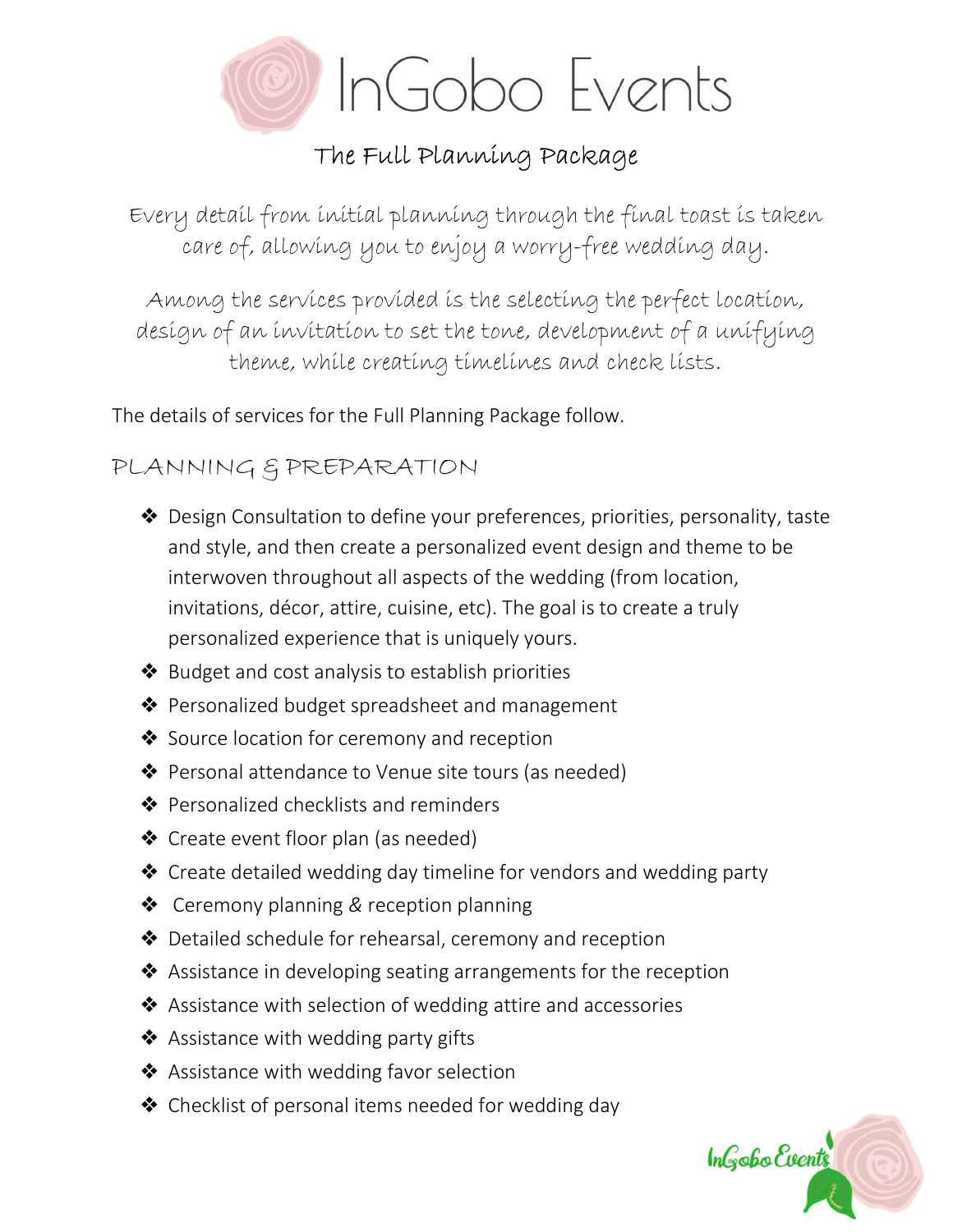

❖ Receive all personal items for ceremony & reception (i.e. place cards, guest book, toasting glasses, cake cutter, favors, etc)

#### VENDOR SELECTION GMANAGEMENT

- ❖ Locate, verify availability and arrange vendor appointments
- ❖ Assist with vendor selection and contract negotiations
- ❖ Personal attendance to vendor meetings (as needed)
- ❖ Track vendor deposits, payment and due dates
- ❖ Distribute detailed setup & strike instructions
- ❖ Distribute wedding day timeline for vendors
- ❖ Distribute driving directions and maps
- $\triangle$  Final confirmations to vendors by e-mail & phone (1 wk prior)
- ❖ Relay final head count to appropriate parties

## INVITATIONS & STATIONERY

- ❖ Assist with design, wording, printing and mail out of invitations
- ❖ Assist with mail or email out of invitations & RSVP tracking
- ❖ Assist with design, wording and purchase of ceremony programs
- ❖ Assist with place cards/escort cards

### WEDDING REHEARSAL

- ❖ Direct wedding rehearsal
- ❖ Organize wedding party for line up and placement
- ❖ Distribute timeline to wedding party
- ❖ Provide information on attendants' duties
- ❖ Rehearsal dinner arrangements
- ❖ Directions to rehearsal dinner location